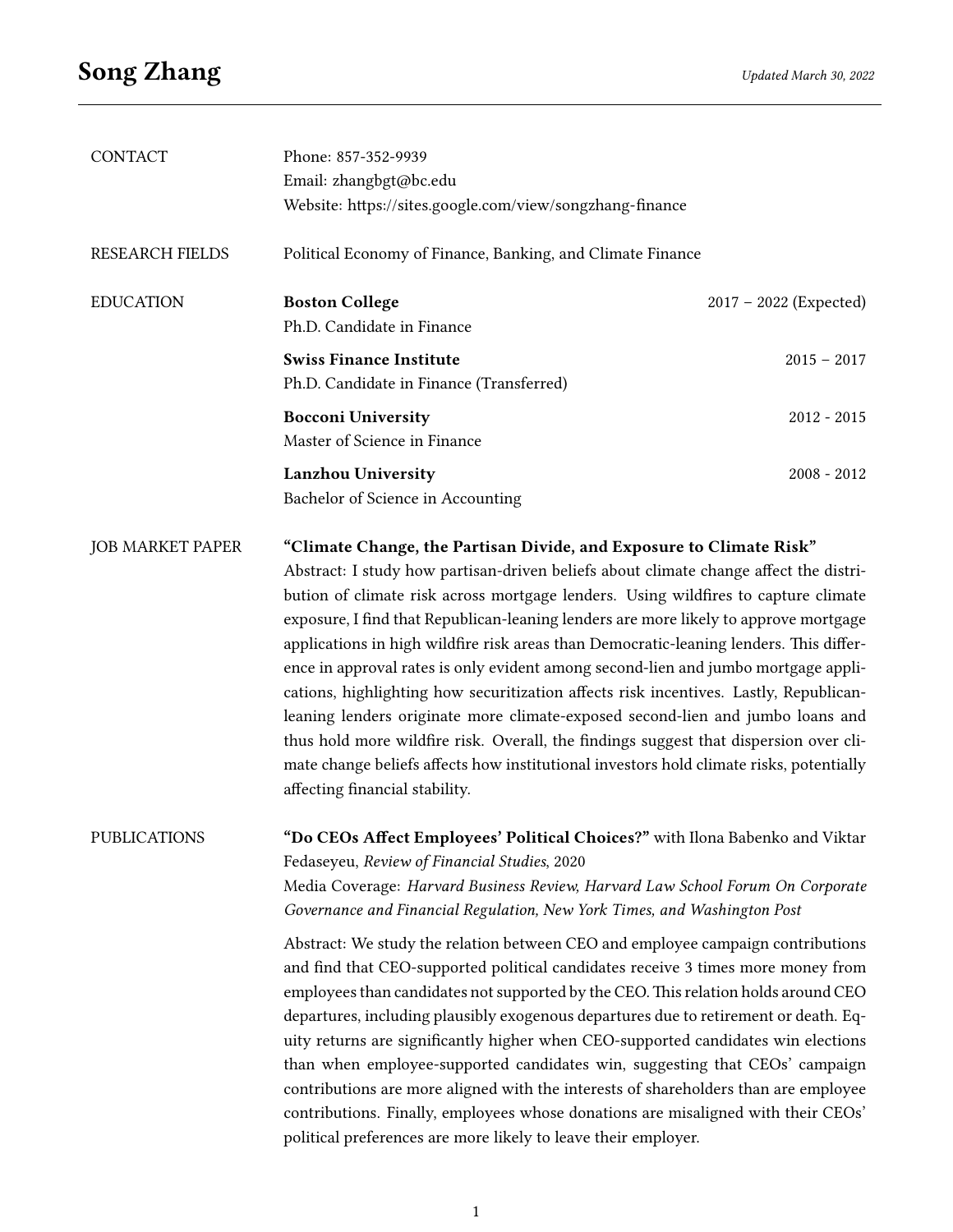## "Banks as Lenders of First Resort: Evidence from the COVID-19 Crisis," with Lei Li and Philip E. Strahan, Review of Corporate Finance Studies, 2020

Abstract: In March 2020, banks faced the largest increase in liquidity demands ever observed. Firms drew funds on a massive scale from preexisting credit lines in anticipation of cash flow and financial disruptions stemming from the advent of the COVID-19 crisis. The increase in liquidity demands was concentrated at the largest banks, who serve the largest firms. Precrisis financial condition did not constrain large banks' liquidity supply. Coincident inflows of funds from both the Federal Reserve's liquidity injection programs and depositors, along with strong preshock bank capital, explain why banks were able to accommodate these liquidity demands.

## WORKING PAPERS "Executives in Politics," with Ilona Babenko and Viktar Fedaseyeu, Revise and Resubmit at Management Science

Media Coverage: Harvard Law School Forum On Corporate Governance and Financial Regulation, ProMarket

Abstract: We study the involvement of corporate executives in U.S. politics over the last forty years. First, we document that the share of business politicians in federal elected office increased from 13.3% in 1980 to 22.6% in 2018, with most of the increase occurring over the last two decades. Second, we find that business politicians enjoy an early fundraising advantage over their opponents, both because they are more likely to self-fund their campaigns and because they receive more campaign contributions from their firms. Third, the election of business politicians benefits their firms and industries, which experience positive abnormal stock returns when their executives win political office. We also find that business politicians, once elected, accumulate a voting record that shifts the balance of power toward corporate interests. Overall, our results indicate that corporate executives have become more involved in U.S. politics and that this involvement has benefited their firms and industries and affected aggregate legislative outcomes.

## "Downsides of Corporate Political Spending: Evidence from Mass Shootings"

Abstract: This paper studies the negative impacts of corporate political spending on firm outcomes. Using data from 20 years of mass shootings, I find that when mass shootings take place, companies that primarily donate to pro-gun-rights politicians experience negative stock price reactions and worse operating performance. The negative impacts on companies' bottom line are stronger when incidents are more deadly. The decline in operating performance reverses within a couple of years. The findings are not driven by firms contributing to Republican politicians. Similarly, using Summary of Deposits data from FDIC, I find that banks primarily donating to pro-gun-rights politicians also experience higher deposit outflows around mass shootings. After incidents, firms significantly reduce corporate political donations to pro-gun-rights politicians. Overall, my findings highlight negative impacts on companies resulting from their political spending being disapproved by stakeholders.

PRESENTATIONS 2022: SWFA 2022